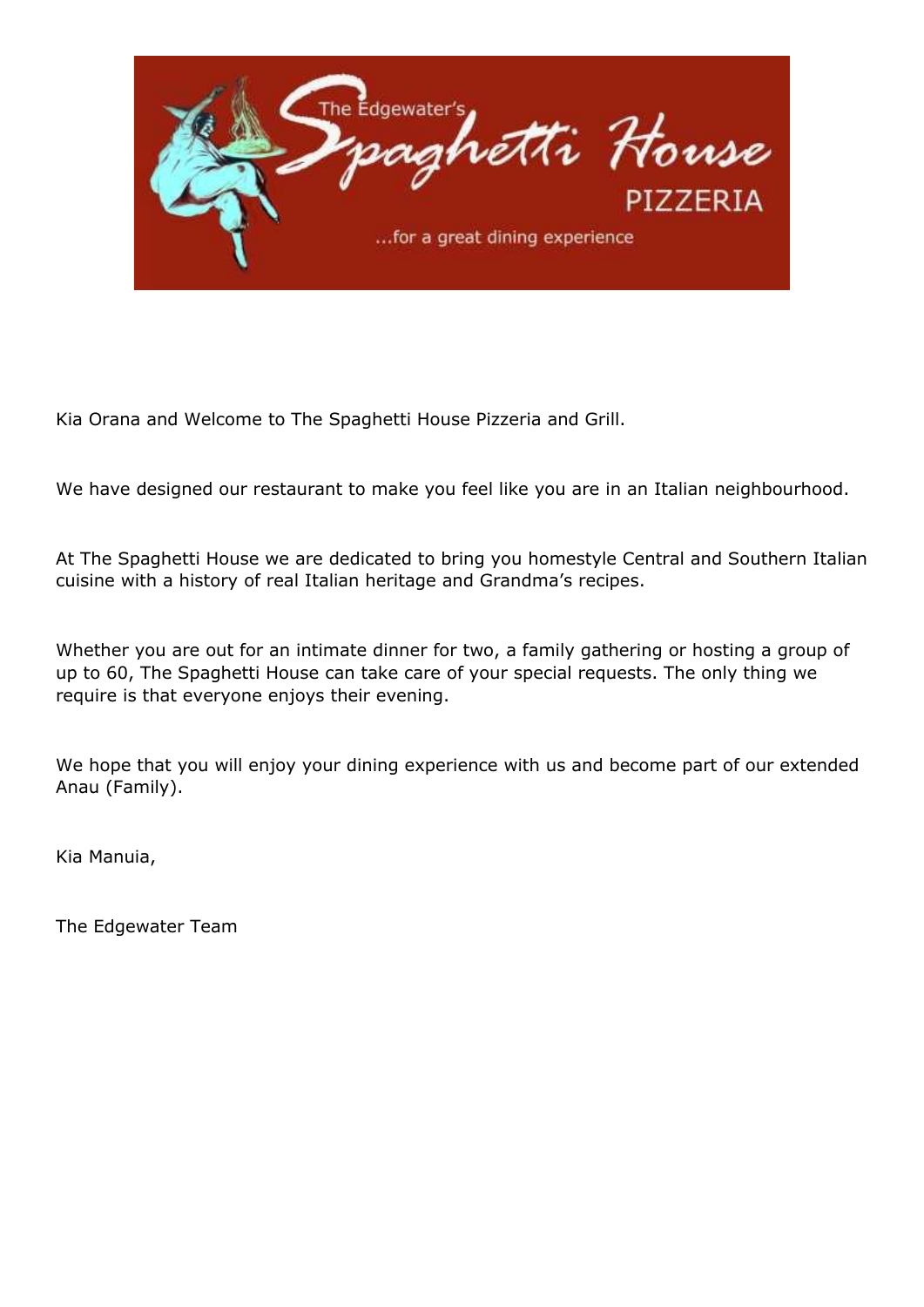# **Starters**

#### **Sourdough Bread**

| Grilled sourdough bread with olive oil and rock salt.                                                                                               | \$8.00 |
|-----------------------------------------------------------------------------------------------------------------------------------------------------|--------|
| <b>Bruschetta</b>                                                                                                                                   |        |
| The Spaghetti House version of a classic flat bread, topped with marinated tomato, garlic,<br>fresh basil, olive oil, fresh basil, and Feta cheese. | \$9.50 |
| <b>Garlic Bread</b>                                                                                                                                 |        |
| Topped with garlic butter and parmesan cheese. Served with Aioli.                                                                                   | \$7.50 |
| <b>Homemade Focaccia</b>                                                                                                                            |        |
| Our homemade focaccia topped with cherry tomato, olives, and rosemary.                                                                              | \$9.50 |

### **Entrees & Salads**

#### **Soup of the Day**

Check with our team about today's flavour creation, served with garlic bread.  $$9.50$ 

#### **Crispy Fried Squid**

Squid rings in our special crumb, deep fried resting on a bed of rocket. Served with a garlic and lemon aioli.  $$15.00$ 

#### **Arancini**

Saffron Risotto balls stuffed with bocconcini cheese, crumbed, and lightly fried. Served with a fresh tomato sauce.  $$14.50$ 

#### **Rib Eye & Bacon Salad**

Crisp tossed greens, crowned with grilled rib eye strips and bacon.  $$16.50$ 

#### **Tiger Prawns**

Whole tiger prawns sauteed in garlic, cracked pepper, chili flakes and saffron.  $$19.00$ 

#### **Caesar Salad**

Cos leaves, bacon, croutons, anchovies tossed with a parmesan aioli and soft poached egg \$13.50

Add chicken \$17.50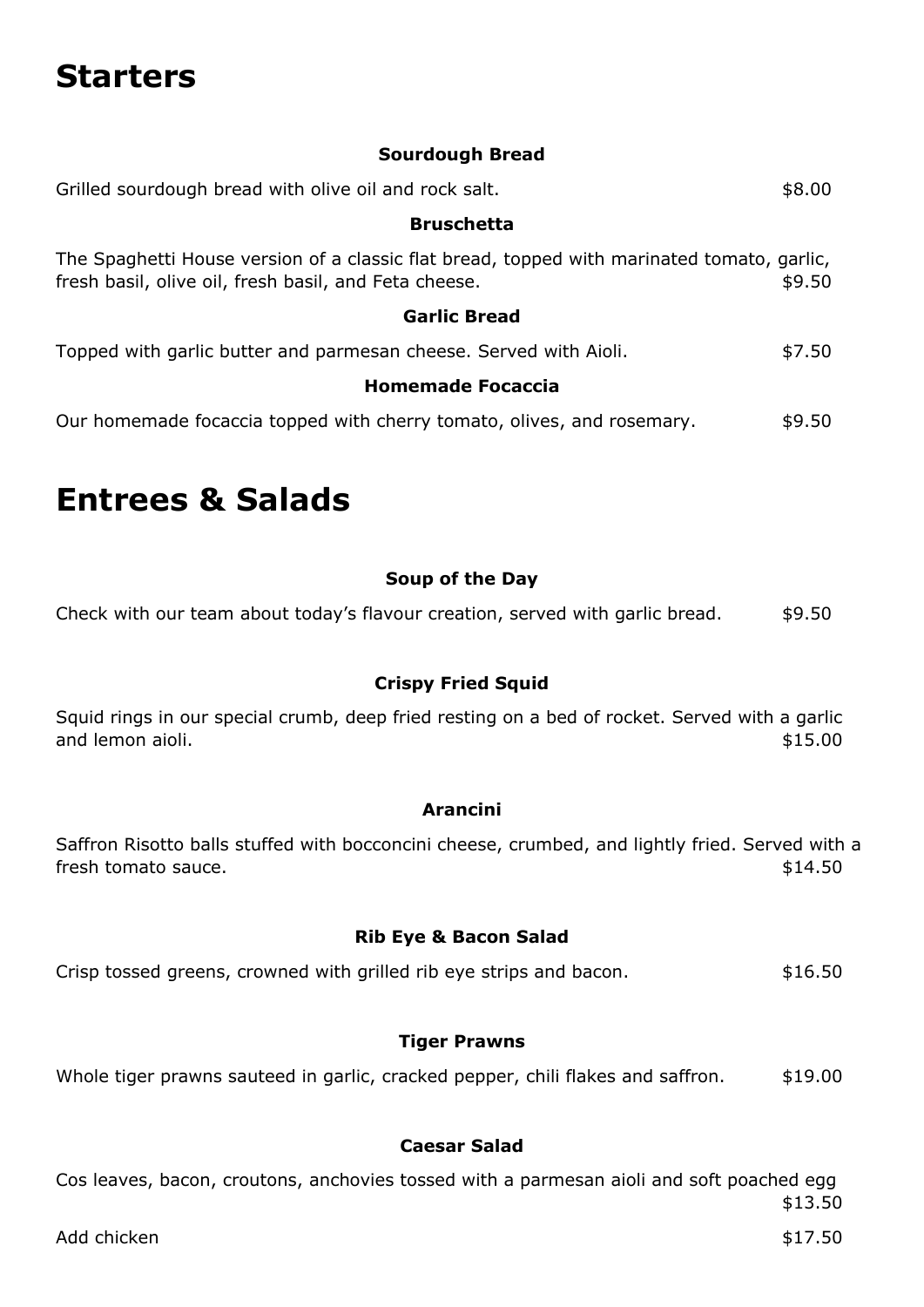# **Allergy Options**

#### **Battered Fish**

Locally caught deep-sea fish, battered, and served with a side salad. Salad has a yoghurt dressing.  $$25.00$ 

*Gluten Free, Nut Free, Soya Free*

#### **Southern Coated Chicken Strips**

Crispy battered strips of chicken breast, served with local steamed vegetables and mashed potato. \$24.00

*Gluten Free, Nut Free, Soya Free*

#### **Pizza**

All pizzas (except Calzone) can be ordered with a Gluten Free Pizza Dough Base.

| 10 inch | \$22.00 |
|---------|---------|
| 12 inch | \$25.00 |
|         |         |

*Gluten Free, Nut Free, Soya Free*

#### **Duo of Crumble**

Apple and Rhubarb as well as Orange and Almond crumbles served with Vanilla Ice Cream. \$10.00

*Gluten Free*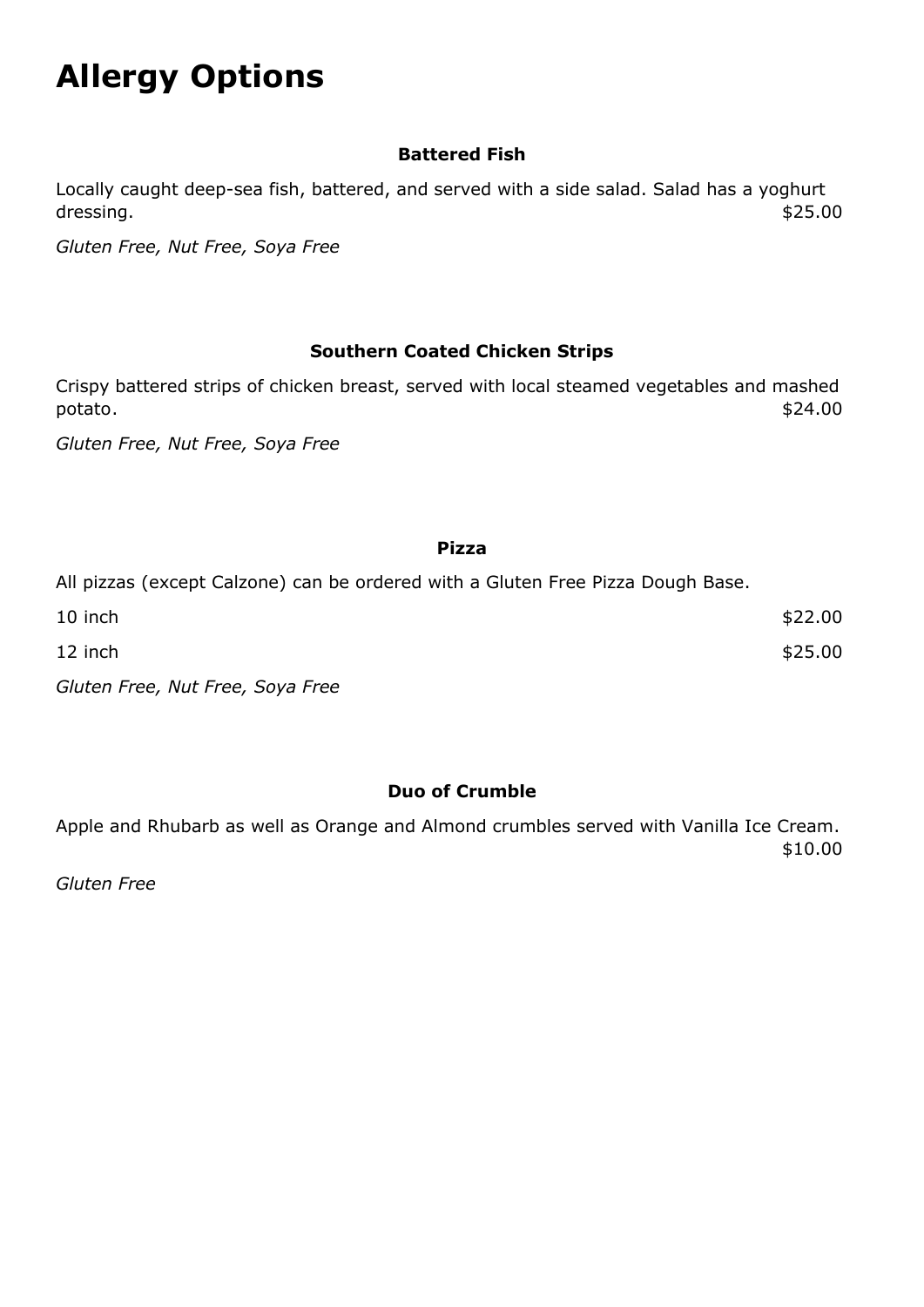### **Pizza**

| All pizzas served on a tomato sauce base with pizza cheese |         |
|------------------------------------------------------------|---------|
| Medium - Thin Crust, Regular Crust                         | \$18.00 |
| Medium - Thick Crust                                       | \$21.00 |
| Large - Thin Crust, Regular Crust                          | \$23.00 |
| Large Thick Crust                                          | \$26.00 |
|                                                            |         |

#### **Margarita**

Fresh tomato, bocconcini and fresh basil.

#### **Rolando**

Ham, pepperoni, pineapple, mushroom, red onion, capsicum, cracked black pepper.

#### **Tuscany**

Honey cured bacon, roasted tomato, olives, bocconcini and fresh pesto.

#### **Chicken Calzone (Folded)**

Chicken, mushroom, onion, fresh tomato, spinach, feta, and fresh basil.

#### **Chicken Pizza Pollo**

Chicken, bacon, roasted capsicum, and mushroom.

#### **Seafood**

Assorted medley of local seafood.

#### **Quatro Stagioni (Four Seasons)**

Prawns, ham, artichoke, mushroom, and local herbs.

#### **Quatro Formaggi (Four Cheeses)**

Gorgonzola, brie, parmesan and pizza cheese.

#### **Meat Lovers (Sicilian)**

Meatballs, salami, bacon, Italian sausage, roasted garlic with a swirl of barbecue sauce.

#### **Hawaiian**

The classic – ham and pineapple.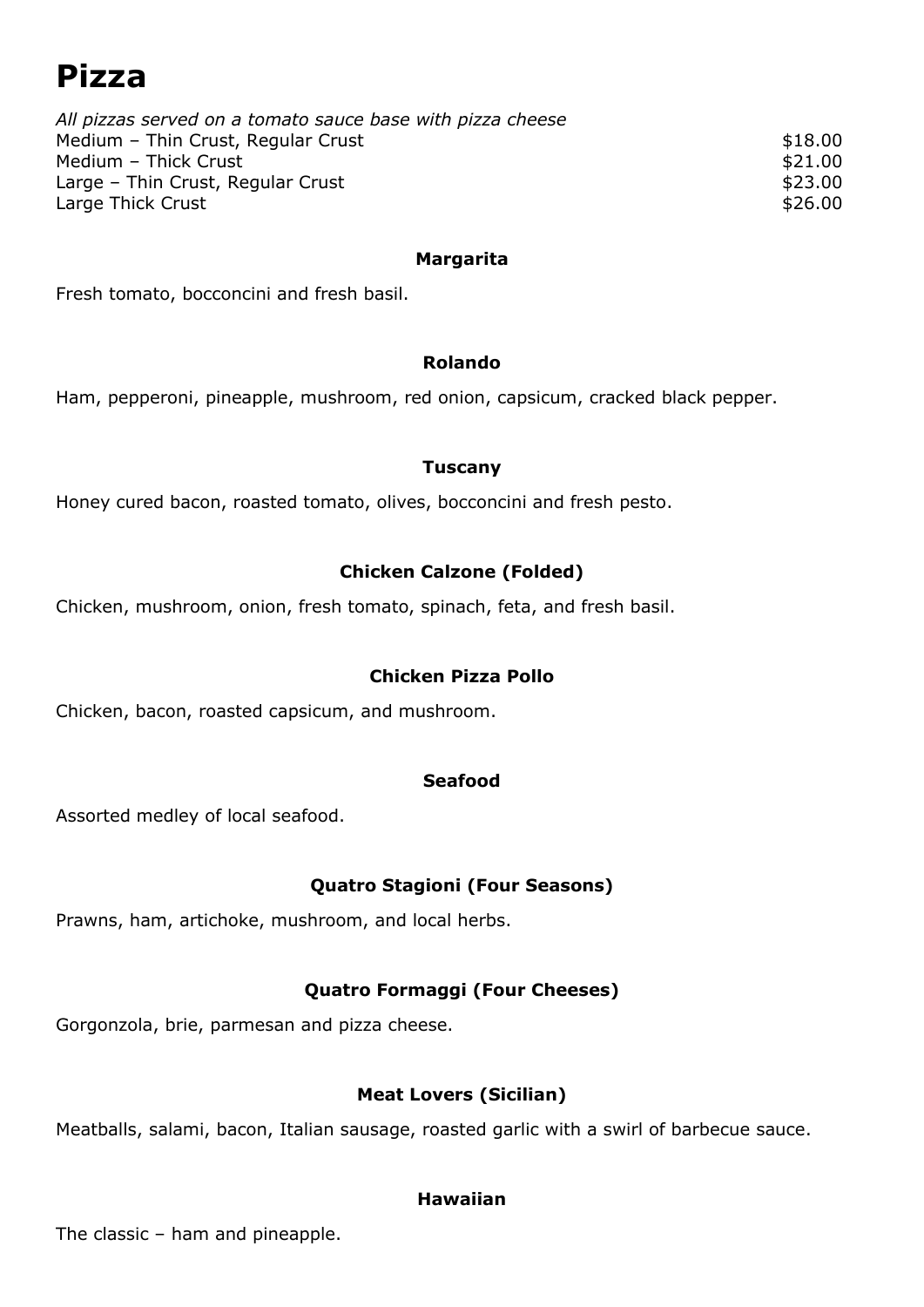### **Pasta**

#### **Spaghetti Bolognese**

Slow cooked New Zealand Beef Ragu, tossed with spaghetti and a Roma tomato sauce. \$19.50

#### **Spaghetti & Meatballs**

The Spaghetti House's secret recipe meat balls, tossed with spaghetti and tomato sauce. \$19.50

#### **Spaghetti Carbonara**

| Sautéed bacon with egg, parmesan, and cream sauce. | \$19.50 |
|----------------------------------------------------|---------|
| Add chicken                                        | \$22.00 |

#### **Vegetarian Fettuccini**

Roasted pumpkin, spinach, feta, toasted pine nuts tossed with roasted tomato and fresh herb  $s$ auce.  $$17.50$ 

#### **Chicken Fettuccini**

Sautéed chicken pieces with mushrooms, sundried tomato, broccoli tossed in a pesto cream  $\text{square}.$   $\text{$}$ 

#### **Crab & Prawn Ravioli**

Fresh homemade ravioli filled with crab meat and prawns. Served in a cherry tomato and crab cream sauce.  $$26.50$ 

#### **Seafood Marinara**

Selection of fresh local seafood tossed with spaghetti in a tomato and caper sauce. Garnished with a giant prawn.  $$25.50$ 

#### **Lasagne**

Homemade pasta sheets layered with Beef Ragu, Roma tomato sauce and fresh mozzarella. \$22.50

#### **Cannelloni ala Verde**

Homemade pasta stuffed with lean pork mince and spinach. Finished in a light tomato cream  $s$ auce.  $$22.50$ 

#### **Spaghetti Putanesca**

Al dente spaghetti tossed in a light tomato sauce, flavoured with capers, black olives and cherry tomatoes. Served on a garlic bread.  $$21.00$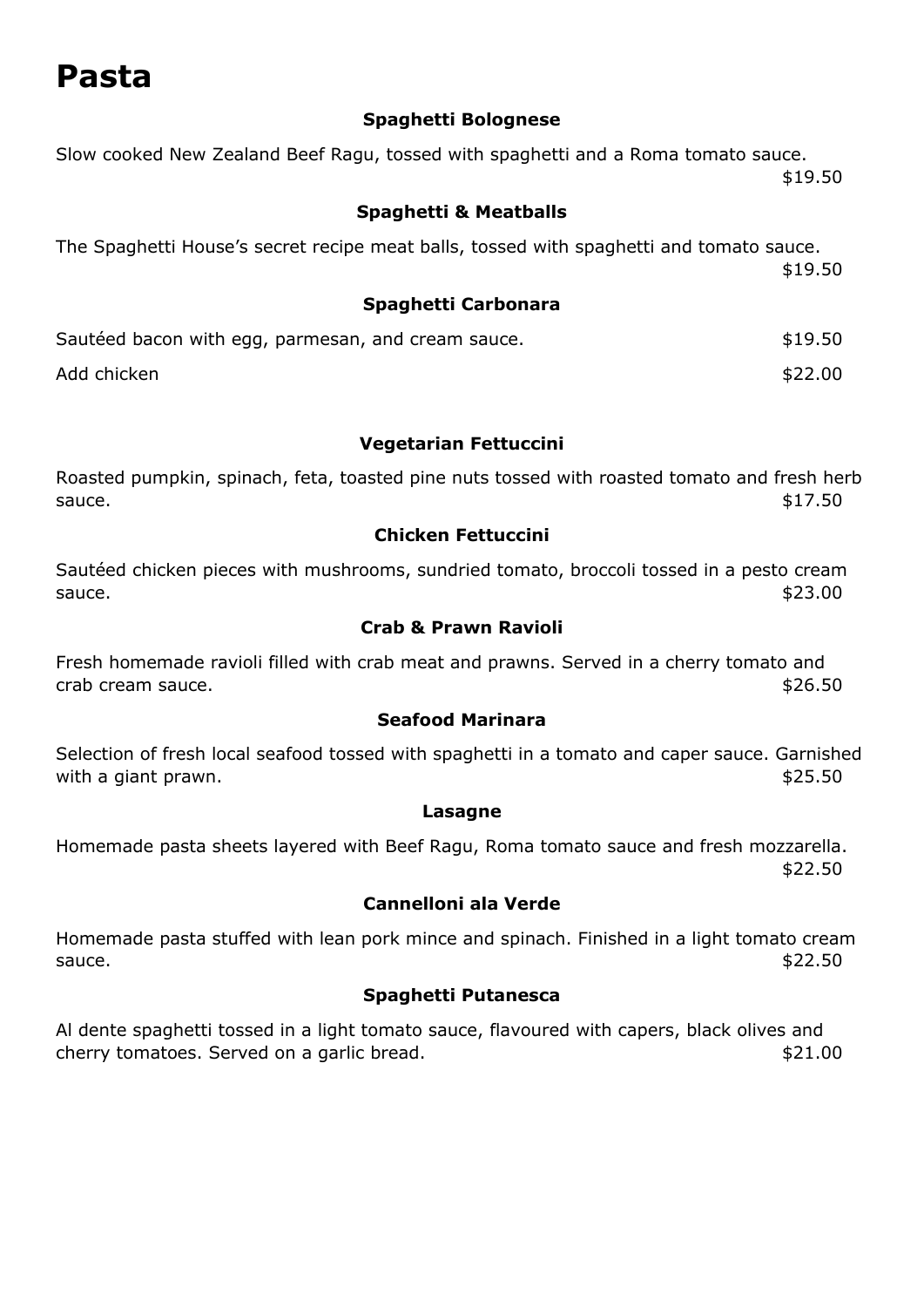# **Hearty Meals**

#### **Rib Eye Steak**

Rib Eye steak cooked to your liking. Served with potato gratin, ratatouille with your choice of either mushroom sauce or peppercorn sauce.  $$28.00$ 

#### **Scallopini Masala**

Thin slices of chicken, served with a mushroom masala cream sauce on potato mash. \$27.00

#### **Eggplant Parmesan**

Parmesan and herb crumbed eggplant slices. Layered with Roma tomato sauce and mozzarella. Served with fresh spaghetti.  $$23.00$ 

#### **Chicken Pizzioli**

Chicken scallopini cooked with Roma tomato sauce, olives and capers topped with mozzarella. Served with herbed spaghetti.  $$25.50$ 

#### **Market Fresh Fish**

Local fresh deep-sea fish, rolled in a parmesan, lemon, chili, and herb crust. Served with potato mash, side salad and a crab tomato cream sauce.  $$29.50$ 

# **Sides**

| Green Salad<br>Ratatouille<br>Potato Mash<br>Meat Balls | Fries | \$5.50 |
|---------------------------------------------------------|-------|--------|
|                                                         |       | \$6.50 |
|                                                         |       | \$6.50 |
|                                                         |       | \$5.50 |
|                                                         |       | \$7.50 |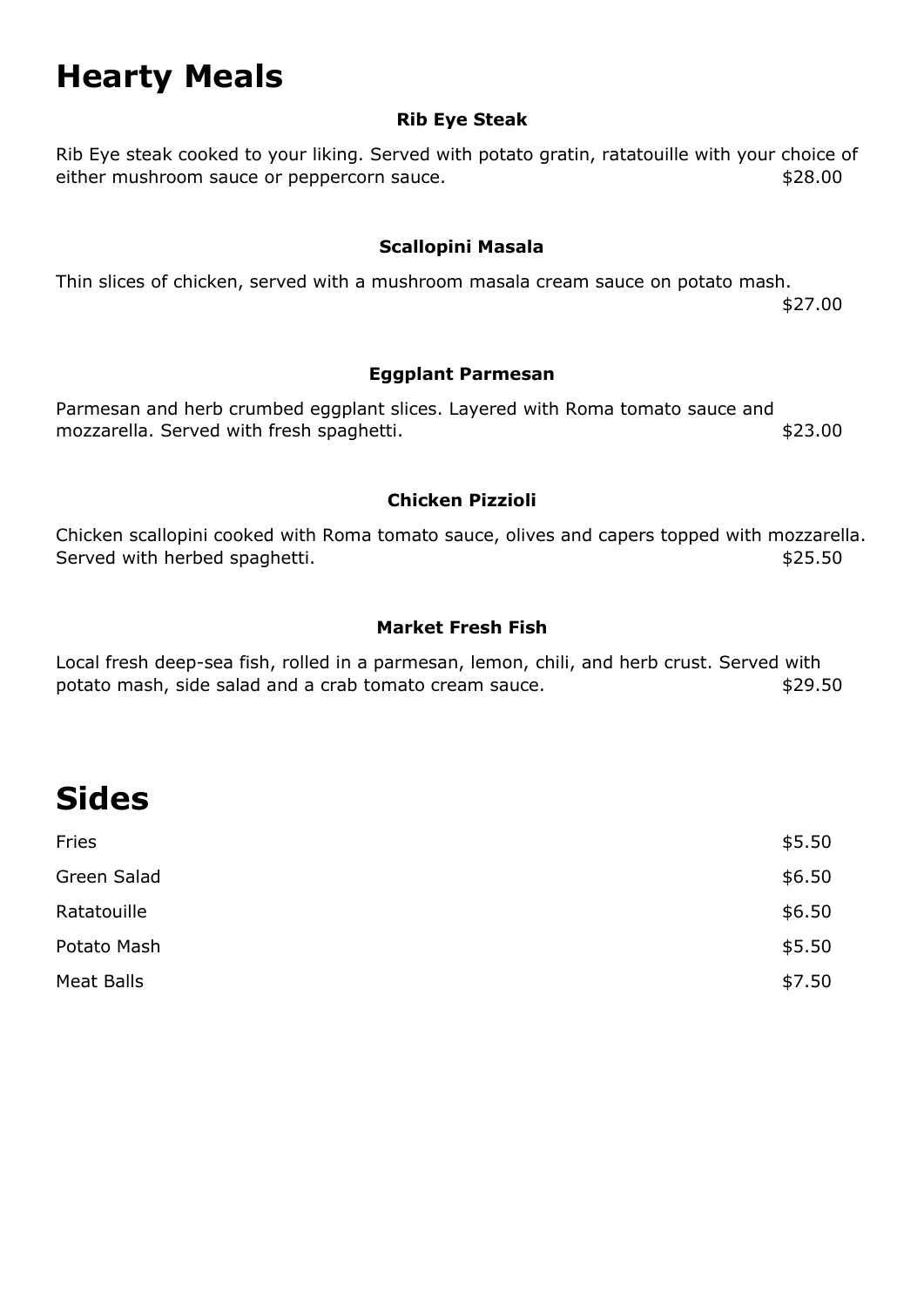### **Dessert**

| <b>Tiramisu</b>                                                       |         |
|-----------------------------------------------------------------------|---------|
| The traditional Italian cheesecake.                                   | \$10.00 |
| <b>Coconut Pannacotta</b>                                             |         |
| Light coconut mousse, served with fresh pawpaw.                       | \$9.50  |
| <b>Deep Fried Ice Cream</b>                                           |         |
| Deep fried ice cream with fruit coulis.                               | \$9.00  |
| <b>Fruit Crumble</b>                                                  |         |
| Seasonal fruit crumble served with vanilla ice cream.                 | \$8.50  |
| <b>Affogato</b>                                                       |         |
| Espresso, vanilla ice cream, Frangelico liqueur with crumbed biscotti | \$12.50 |

### **Special Coffee**

All are \$15.00 each

#### **Arorangi**

Brandy, Kahlua, Grand Marnier, Espresso Coffee and Whipped Cream.

#### **Rutaki**

Baileys, Malibu, Frangelico, Espresso Coffee and Runny Cream.

#### **Muri**

Coffee Liqueur, Irish Whiskey, Espresso Coffee and Whipped Cream.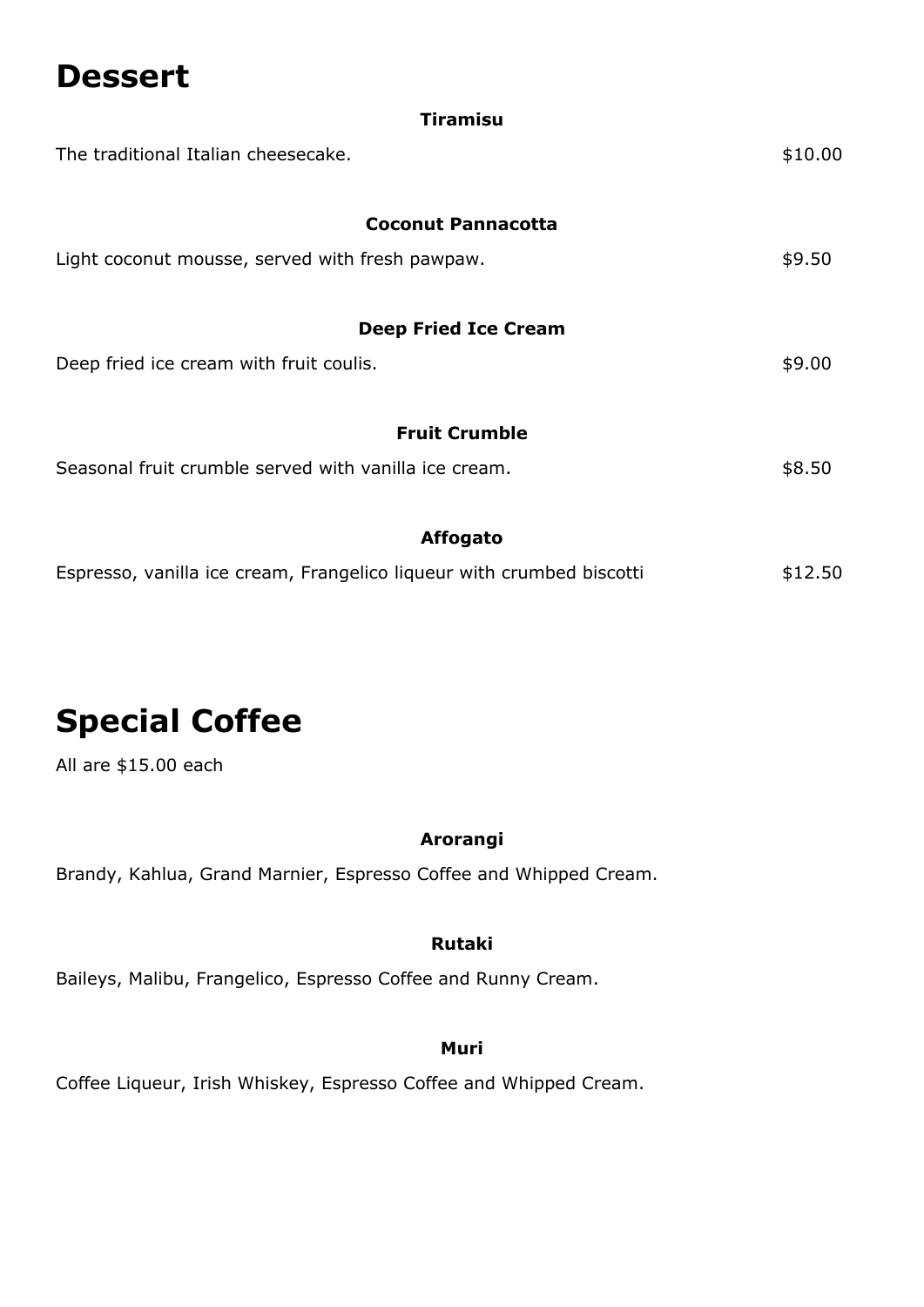|                      | <b>Soft Drinks</b>  |         |                                                                                        |
|----------------------|---------------------|---------|----------------------------------------------------------------------------------------|
|                      |                     |         | Coke, Diet Coke, Sprite, Fanta, Tonic, Ginger Ale                                      |
|                      | <b>Bottles</b>      | 600mls  | \$8.00 each                                                                            |
|                      | Cans                | 330mls  | \$6.00 each                                                                            |
| <b>Bottled Water</b> |                     |         |                                                                                        |
|                      | Large               | 1500mls | \$7.50 each                                                                            |
|                      | Small               | 350mls  | \$3.50 each                                                                            |
| Red Bull             |                     |         | \$8.00 each                                                                            |
|                      | Mother Energy Drink |         | \$9.00 each                                                                            |
|                      |                     |         | Orange Juice, Pineapple Juice, Tomato Juice, Pawpaw Juice, Apple Juice, Tropical Juice |
|                      |                     |         | \$5.00 per glass                                                                       |
| <b>Iced Tea</b>      |                     |         | \$4.00 each                                                                            |
| <b>Iced Coffee</b>   |                     |         | \$6.50 each                                                                            |

# **Mocktails**

All are \$10.00 each

#### **Fruit Smoothie**

Local Fruit pieces, Orange Juice, Pineapple Juice, Vanilla Ice Cream. Blended.

#### **Tropical Freeze**

Local Fruit pieces, Island Juices, crushed ice. Blended.

#### **Tumutoa**

Local Fruit pieces, Orange Juice, Pineapple Juice, Coconut Cream. Blended.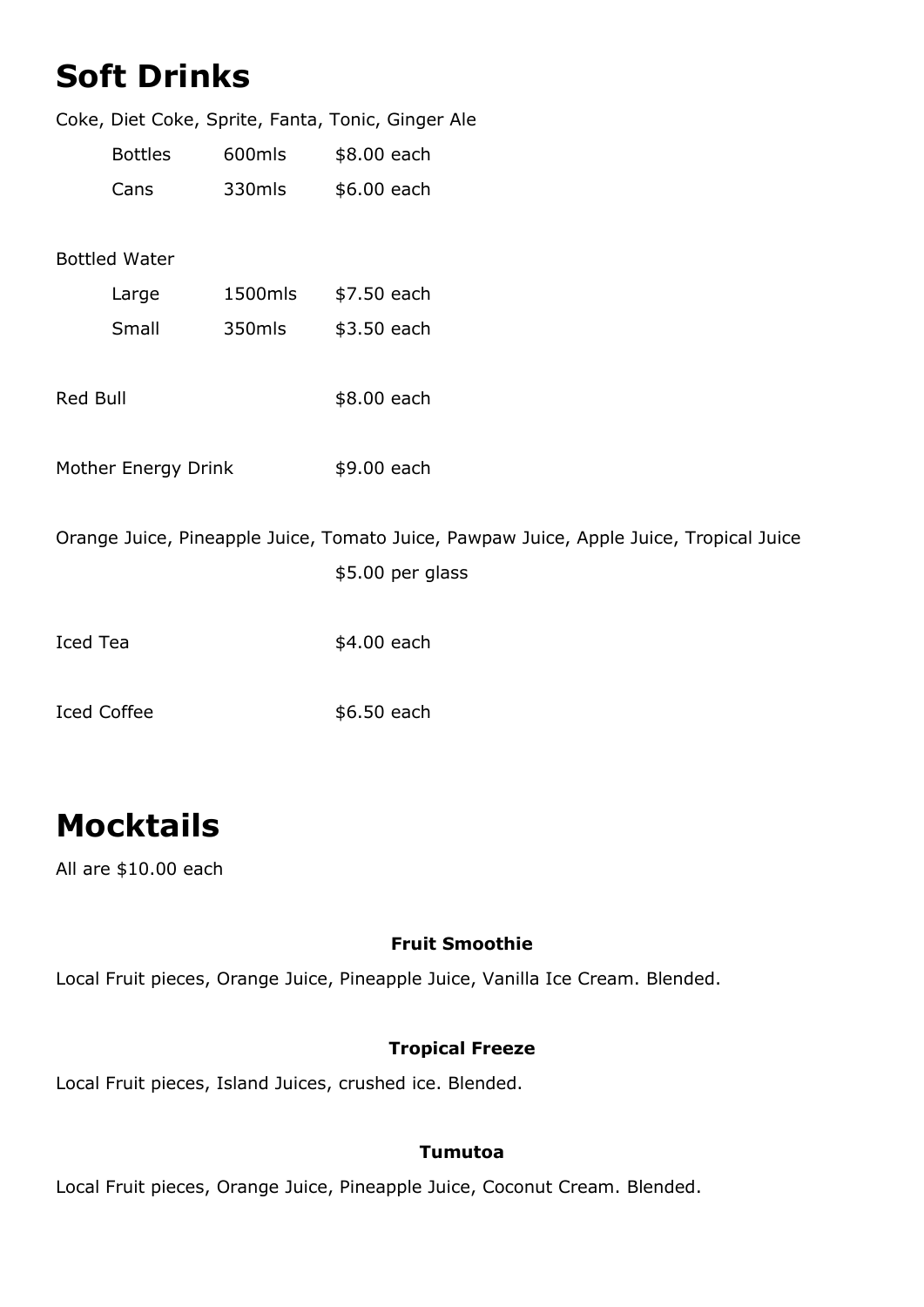## **Bottled Beer**

All are \$7.00 each

Victoria Bitter Australia Fosters Australia Speights Old Dark New Zealand Speights Gold New Zealand Lion Red New Zealand Lion Ice New Zealand Steinlager New Zealand DB Draught New Zealand DB Export Gold New Zealand Heineken Holland Export Citrus New Zealand Tui New Zealand

# **Premium Beer**

All are \$8.00 each

| Macs Gold       | New Zealand |
|-----------------|-------------|
| Crown Lager     | Australia   |
| Pure Blonde     | Australia   |
| Asahi           | Japan       |
| Peroni          | Italy       |
| Steinlager Pure | New Zealand |
| Corona          | Mexico      |

# **Cocktails**

All are \$19.00 each

#### **Strawberry Passion**

Strawberry Liqueur and Lindauer Fraise Sparkling wine. Built.

#### **Pawpaw Bellini**

Fresh Pawpaw and Henkell Trocken Sparkling wine. Built.

#### **Limoncello Bellini**

Limoncello, Pawpaw nectar and Henkell Trocken Sparking wine. Built

#### **Nutty Italian**

Frangelico Liqueur, Baileys and fresh cream

#### **Pina Colada**

Rum, Coconut Liqueur, Coconut Cream, Pineapple juice. Blended.

# **Spirits**

| Standard | \$6.50 |
|----------|--------|
| Premium  | \$7.50 |
| Cognac   | \$9.00 |
| Liqueur  | \$8.00 |

#### **Cosmopolitan**

Vodka, Triple Sec, Cranberry Juice and fresh lime juice. Built.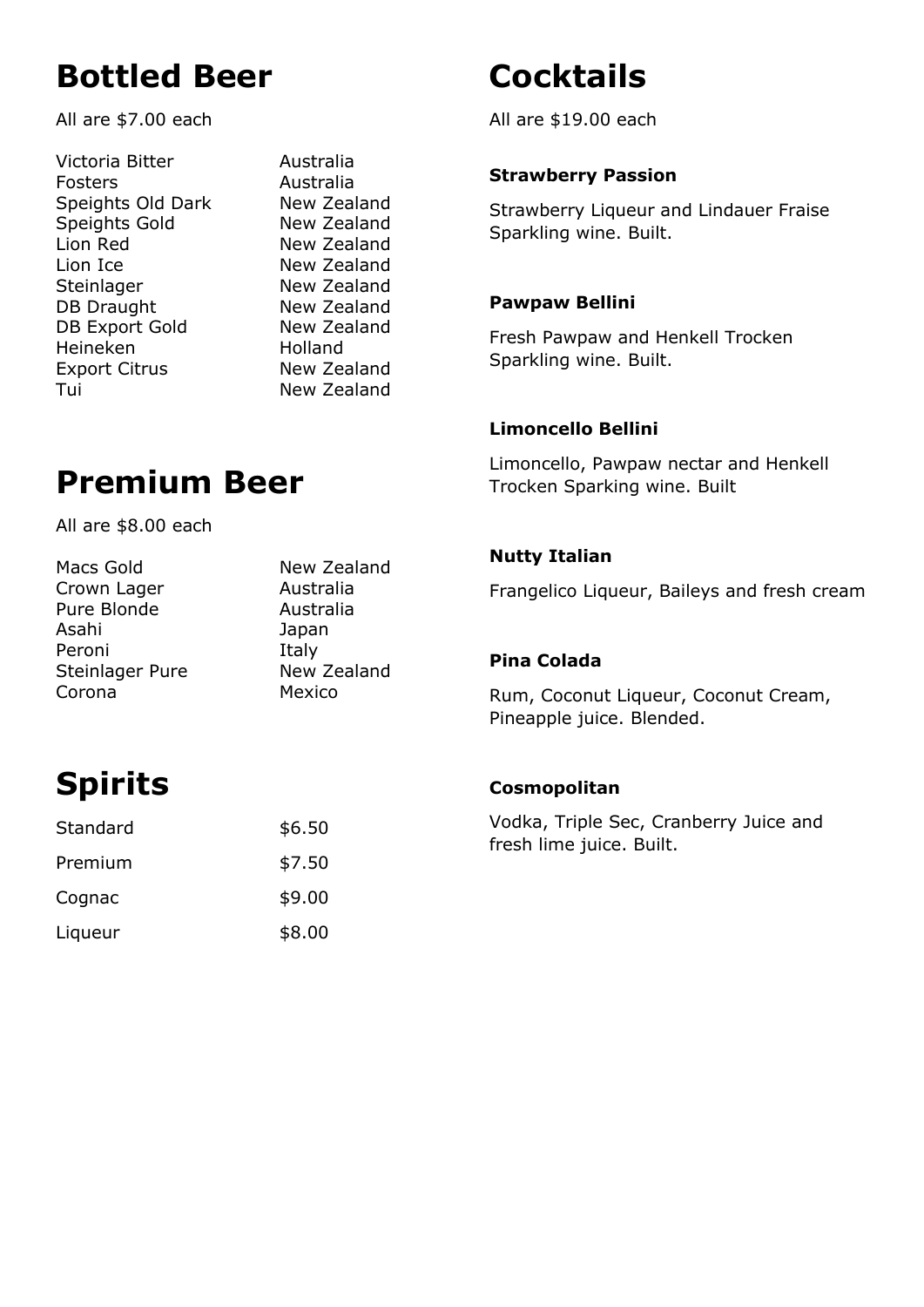# **Wine Menu Wine by the Glass**

| <b>House White</b><br>Riesling, Pinot Gris, Sauvignon Blanc, Chardonnay                                                                                                                            | \$8.00                                         |
|----------------------------------------------------------------------------------------------------------------------------------------------------------------------------------------------------|------------------------------------------------|
| <b>House Red</b><br><b>Cabernet Merlot</b>                                                                                                                                                         | \$8.00                                         |
| <b>Sparkling Wine</b><br>Henkell Trocken Piccolo, New Zealand<br>Lindauer Fraise, New Zealand                                                                                                      | \$12.00<br>\$12.00                             |
| <b>Italian White Wine</b><br>Also available by the full bottle<br>Pasqua Pinot Grigio Delle Venezie                                                                                                | \$8.50                                         |
| <b>Italian Red Wine</b><br>Also available by the full bottle<br>Taylors Estate Promised Land<br>Etike Amami Pinot Grigio<br>Antica Cinta Chianti<br>Famiglia Valpolicella<br>Rapido Red Sangiovese | \$8.00<br>\$8.50<br>\$8.50<br>\$8.50<br>\$8.50 |

### **Wine by the Bottle - Sparkling**

| Pasqua AU.27 Prosecco, Italy<br>Perfect for any starters or cheese                                         | \$41.00 |
|------------------------------------------------------------------------------------------------------------|---------|
| <b>Lindauer Brut, New Zealand</b><br>Enjoy as an aperitif or match with seafood, cheese or a sweet dessert | \$39.00 |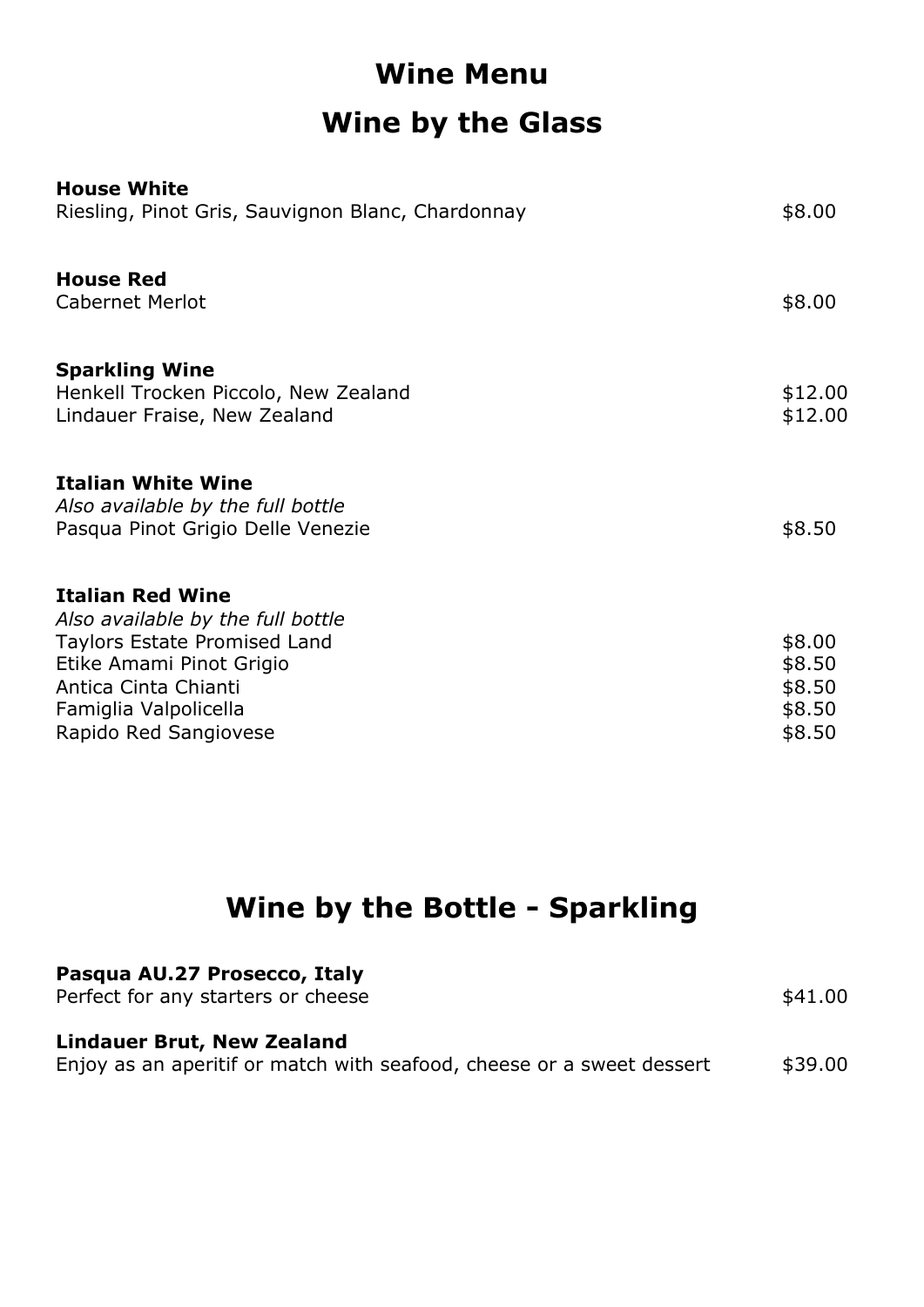### **Wine by the Bottle - Champagne**

| <b>Moet &amp; Chandon, France</b>                                        |                     |
|--------------------------------------------------------------------------|---------------------|
| <b>Half Bottle</b><br><b>Full Bottle</b>                                 | \$60.00<br>\$120.00 |
| <b>Bollinger, France</b><br><b>Full Bottle</b>                           | \$110.00            |
| <b>Veuve Cliquot, France</b><br><b>Half Bottle</b><br><b>Full Bottle</b> | \$50.00<br>\$110.00 |
| <b>Deutz Brut, New Zealand</b><br><b>Full Bottle</b>                     | \$80.00             |
| <b>Piper Heidseck, France</b><br><b>Full Bottle</b>                      | \$75.00             |

### **Wine by the Bottle**

### **White Wine Red Wine**

| Soho (NZ)<br>Chardonnay                                           | \$38.00 | <b>Taylors Estate Promised Land(NZ)</b><br>Cab Merlot           | \$35.00 |
|-------------------------------------------------------------------|---------|-----------------------------------------------------------------|---------|
| <b>Mudhouse (NZ)</b>                                              |         | Pepperjack (AU)                                                 |         |
| Chardonnay                                                        | \$38.00 | Cabernet Sauvignon                                              | \$39.00 |
| <b>Matawhero (NZ)</b><br>Gewürztraminer                           | \$38.00 | <b>Roaring Meg (NZ)</b><br>A dry red best with red meat \$41.00 |         |
| Villa Maria Private Bin (NZ)<br>Sauvignon Blanc                   | \$35.00 | <b>Etike Amami Pinot Grigio (IT)</b><br>Try with meat or cheese | \$45.00 |
| <b>Wither Hills (NZ)</b><br><b>Pinot Gris</b>                     | \$39.00 | Amami Primitivo (IT)<br>Best with meat or cheese                | \$40.00 |
| <b>Stoneleigh (NZ)</b><br>Sauvignon Blanc                         | \$39.00 | Antica Piccini Chianti (IT)<br>Best with tomato pastas          | \$45.00 |
| Villa Maria Private Bin (NZ)<br>Riesling                          | \$35.00 | <b>Famiglia Valpolicella (IT)</b><br>Best with savoury pasta    | \$45.00 |
| Pasqua Pinot Grigio Delle Venezie (IT)<br>Pinot Grigio<br>\$43.00 |         | <b>Rapido Red Sangiovese (IT)</b><br>Try with pasta or pizza    | \$45.00 |
| <b>Nautilus (NZ)</b>                                              |         |                                                                 |         |

Pinot Gris \$39.00